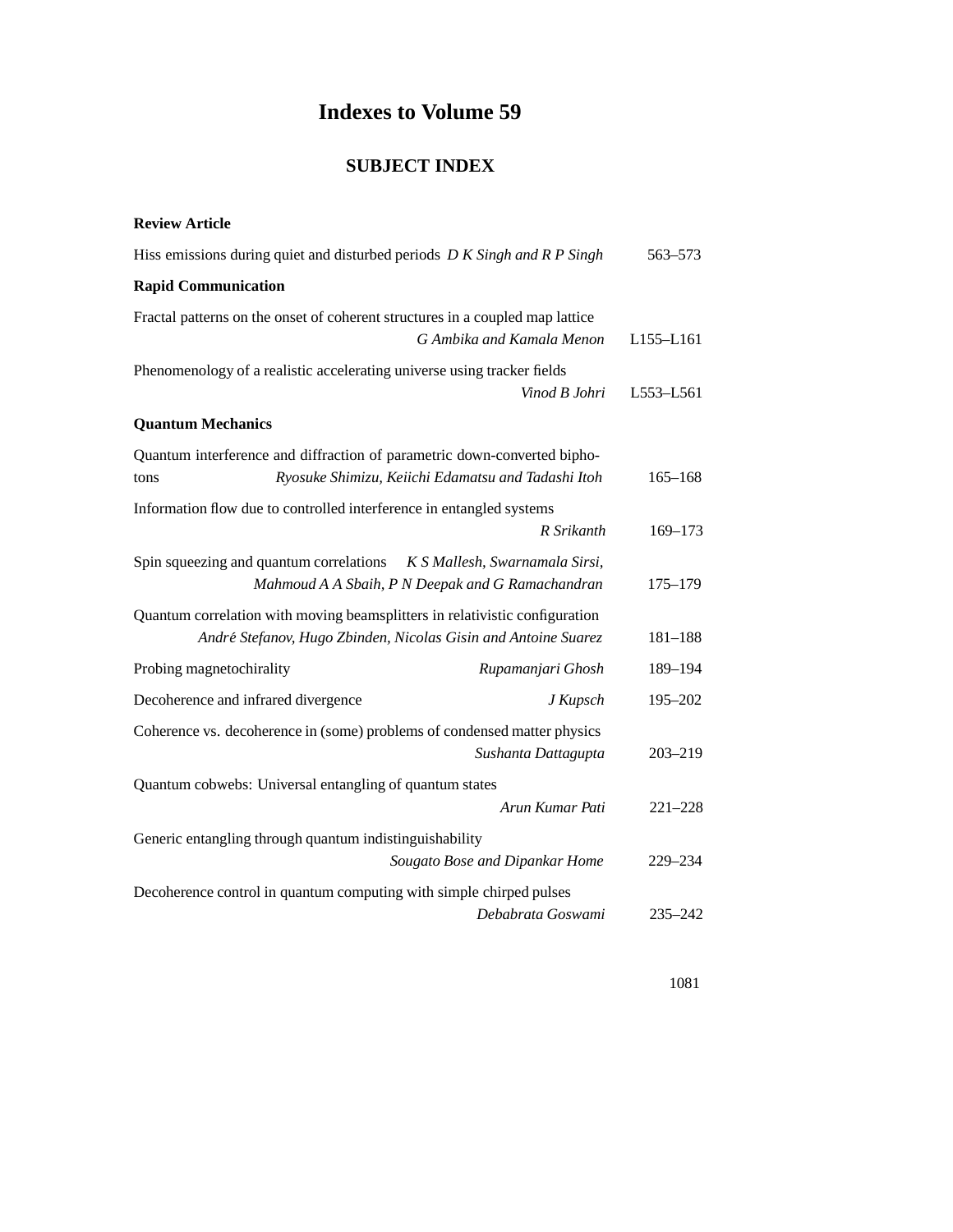| Developments in quantum information processing by nuclear magnetic reso-                                        |                                                 |             |
|-----------------------------------------------------------------------------------------------------------------|-------------------------------------------------|-------------|
| nance: Use of quadrupolar and dipolar couplings                                                                 | Anil Kumar,                                     |             |
| K V Ramanathan, T S Mahesh, Neeraj Sinha and K V R M Murali                                                     |                                                 | $243 - 254$ |
| Information flow in quantum teleportation                                                                       | Andrew Whitaker                                 | $255 - 261$ |
| Information cloning of harmonic oscillator coherent states                                                      |                                                 |             |
|                                                                                                                 | N D Hari Dass and Pradeep Ganesh                | $263 - 267$ |
| Subquantum information and computation                                                                          | Antony Valentini                                | 269-277     |
| Electron entanglement near a superconductor and Bell inequalities                                               |                                                 |             |
|                                                                                                                 | Thierry Martin and Chantal Lovarco              | 279-287     |
| Violation of Bell's inequality in neutral kaons system                                                          |                                                 |             |
|                                                                                                                 | Maonj K Samal and Dipankar Home                 | 289-293     |
| Proof of absence of spooky action at a distance in quantum correlations                                         | C S Unnikrishnan                                | 295-301     |
| Passage from a pure state description to the microcanonical ensemble decrip-<br>tion for closed quantum systems | N D Hari Dass, B Sathiapalan                    |             |
|                                                                                                                 | and Kalyanarama                                 | $303 - 309$ |
| Quantum contact interactions                                                                                    | Taksu Cheon                                     | 311-319     |
| Quantum superarrivals and information transfer through a time-varying<br>boundary                               | A S Majumdar and Dipankar Home                  | 321-328     |
| Photon states in anisotropic media                                                                              | Deepak Kumar                                    | 329-336     |
| Principles of maximally classical and maximally realistic quantum mechan-<br>ics                                | S M Roy                                         | 337-343     |
| Mutually unbiased bases                                                                                         | S Chaturvedi                                    | 345-350     |
| A direct link between the Lie group SU(3) and the singular hypersurface                                         |                                                 |             |
| $X^3 + \cdots = 0$ via quantum mechanics                                                                        | Siddhartha Sen                                  | 351-357     |
| Quantum space-times in the year 2002                                                                            | A P Balachandran                                | 359-368     |
| Evidence for the quantum birth of our Universe                                                                  | C S Unnikrishnan,<br>G T Gillies and R C Ritter | 369-374     |
| Planck scale physics of the single-particle Schrödinger equation with gravi-<br>tational self-interaction       | Vikram Soni                                     | 375–383     |
| Wave attenuation model for dephasing and measurement of conditional times                                       | A M Jayannavar and Colin Benjamin               | 385-395     |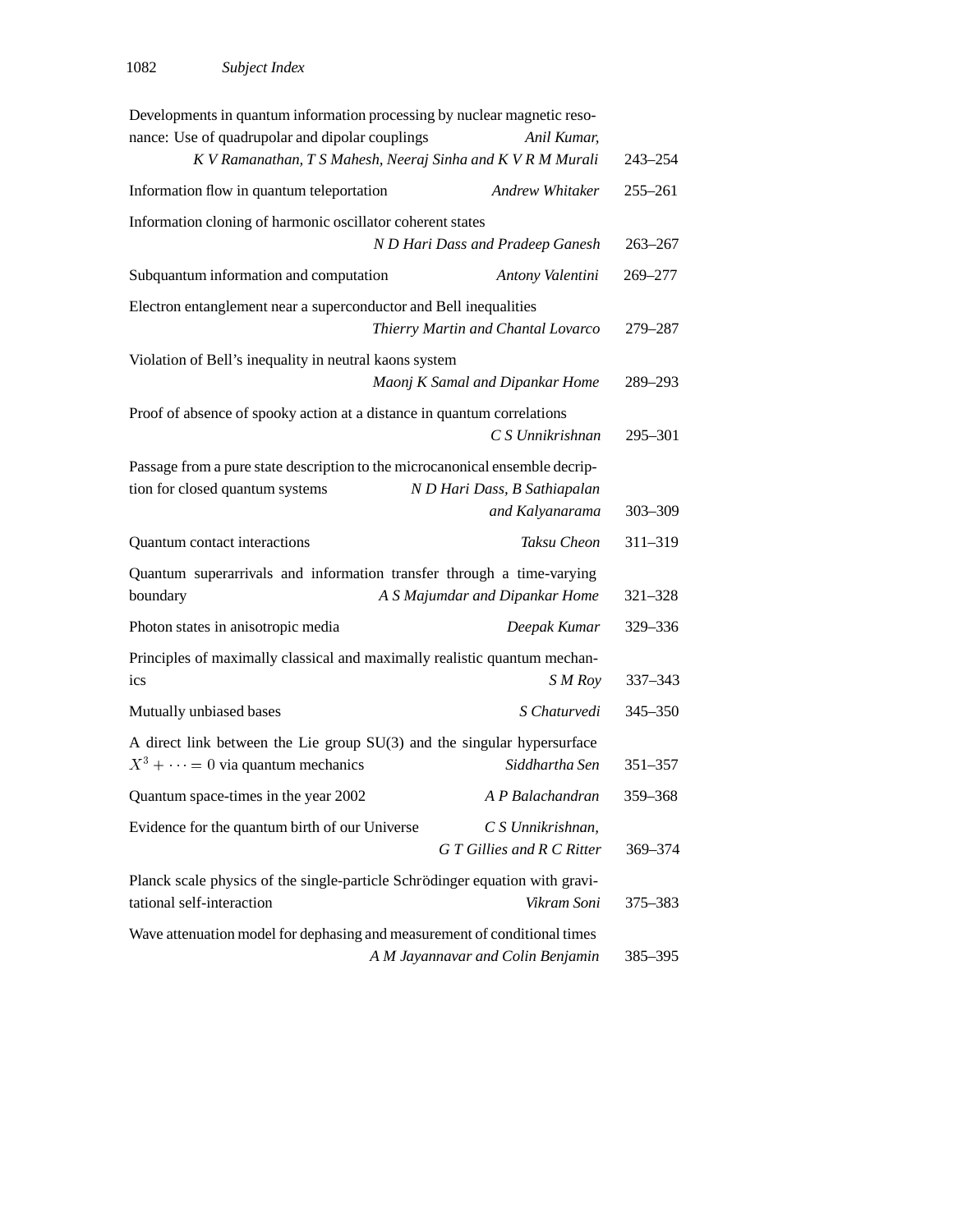| Subject Index                                                                                              |                                                              | 1083      |
|------------------------------------------------------------------------------------------------------------|--------------------------------------------------------------|-----------|
| Some stochastic aspects of quantization                                                                    | Ichiro Ohba                                                  | 397-404   |
| Tunneling time distribution by means of Nelson's quantum mechanics and<br>wave-particle duality            | Koh'Ichiro Hara and Ichiro Ohba                              | 405-408   |
| The crossover from classical to quantum behavior in Duffing oscillator based<br>on quantum state diffusion | Y Ota and I Ohba                                             | 409-412   |
| Derivation of relativistic wave equation from the Poisson process                                          | Tomoshige Kudo and Ichiro Ohba                               | 413-416   |
| On the incompatibility of standard quantum mechanics and conventional de<br>Broglie-Bohm theory            | Partha Ghose                                                 | 417-424   |
| Bohmian picture of Rydberg atoms                                                                           | Partha Ghose, Manoj K Samal<br>and Animesh Datta             | 425 - 428 |
| One-dimensional multiple-well oscillators: A time-dependent quantum me-<br>chanical approach               | Neetu Gupta, Amlan K Roy and B M Deb                         | 575–583   |
| <b>General Relativity and Gravitation</b>                                                                  |                                                              |           |
| Bianchi type I inflationary universe in general relativity                                                 | Raj Bali and Vimal Chand Jain                                | $1 - 7$   |
| <b>Statistical Physics</b>                                                                                 |                                                              |           |
| Occurrence of stable periodic modes in a pendulum with cubic damping                                       | K I Thomas and G Ambika                                      | 445–456   |
| Stochastic resonance and chaotic resonance in bimodal maps: A case study                                   | G Ambika, N V Sujatha and K P Harikrishnan                   | 539 - 545 |
| Critical exponents in the transition to chaos in one-dimensional discrete sys-<br>tems                     | G Ambika and N V Sujatha                                     | $9 - 18$  |
| <b>Particle Physics</b>                                                                                    |                                                              |           |
| Quark mass corrections to the perturbative thrust and its effect on the deter-<br>mination of $\alpha_s$   | Sunanda Banerjee and Rahul Basu                              | 457–464   |
| Bounds on neutrino mixing with exotic singlet neutrinos                                                    | J K Singhal,<br>Sardar Singh, Ashok K Nagawat and N K Sharma | 465-477   |
| <b>Nuclear Physics</b>                                                                                     |                                                              |           |
| Fragment production in ${}^{16}O + {}^{80}Br$ reaction within dynamical microscopic<br>theory              | Rajeev K Puri, Jaivir Singh and Suneel Kumar                 | 19–31     |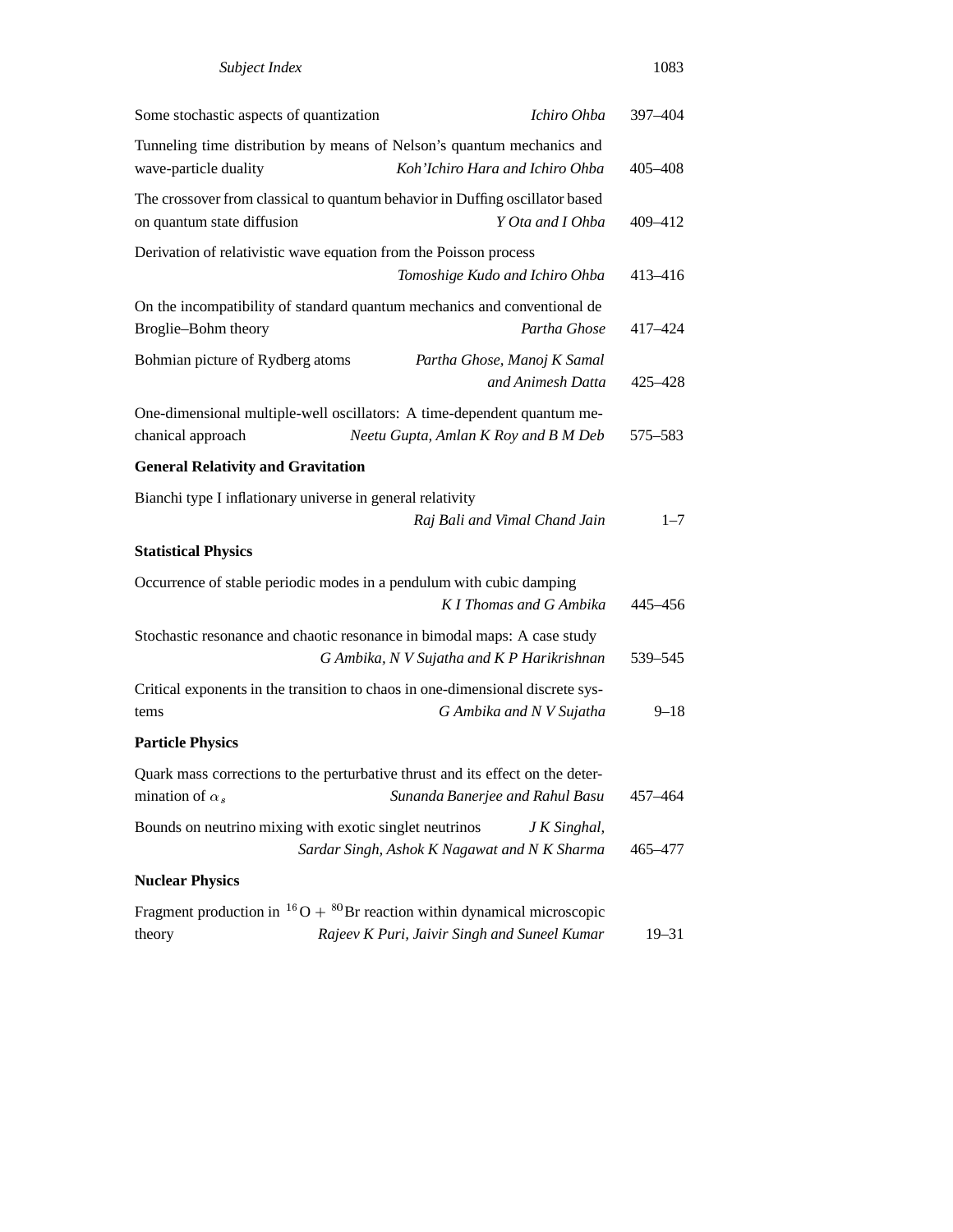| Effects of non-local thermodynamic equilibrium conditions on numerical                                                           |                                              |                                               |           |
|----------------------------------------------------------------------------------------------------------------------------------|----------------------------------------------|-----------------------------------------------|-----------|
| simulations of inertial confinement fusion plasmas                                                                               |                                              |                                               |           |
|                                                                                                                                  |                                              | N K Gupta and B K Godwal                      | $33 - 51$ |
| Microscopic study of low-lying Yrast spectra in $100-108$ Mo isotopes                                                            |                                              |                                               |           |
|                                                                                                                                  | Neeru Sawhney, Arun Bharti and S K Khosa     |                                               | 585–598   |
| Exotic decay: Transition from cluster mode to fission mode                                                                       |                                              |                                               |           |
|                                                                                                                                  | K P Santhosh and Antony Joseph               |                                               | 599-609   |
| Effect of parent and daughter deformation on half-life time in exotic decay                                                      |                                              |                                               |           |
|                                                                                                                                  | K P Santhosh and Antony Joseph               |                                               | 679-684   |
| Heavy ion accelerator and associated developments in India                                                                       |                                              | G K Mehta                                     | 703-712   |
| The operational performance of the Yale ESTU                                                                                     |                                              | J Ashenfelter                                 | 713-717   |
| Improvement in performance and operational experience of 14 UD Pelletron                                                         |                                              |                                               |           |
| Accelerator Facility, BARC-TIFR                                                                                                  |                                              | P V Bhagwat                                   | 719-724   |
| Mechanical design of the recirculating, terminal pumping in the Lund Pel-                                                        |                                              |                                               |           |
| letron, and experimental experience                                                                                              |                                              | R Hellborg, K Håkansson,                      |           |
| M Faarinen, M Kiisk, P Persson, G Skog and K Stenström                                                                           |                                              |                                               | 725-737   |
| Status report on the folded tandem ion accelerator at BARC                                                                       |                                              | P Singh,                                      |           |
| S K Gupta, M J Kansara, A Agarwal, S Santra, Rajesh Kumar,                                                                       |                                              |                                               |           |
| A Basu, P Sapna, S P Sarode, N B V Subrahmanyam, J P Bhatt,                                                                      |                                              |                                               |           |
| P J Raut, S S Pol, P V Bhagwat, S Kailas and B K Jain                                                                            |                                              |                                               | 739–744   |
| New developments in design and applications for Pelletron accelerators                                                           |                                              |                                               |           |
|                                                                                                                                  |                                              | <b>Greg Norton</b>                            | 745-751   |
| New modification in 15 UD pelletron at Nuclear Science Centre                                                                    |                                              |                                               |           |
| S Chopra, N S Pawar, M P Singh, Rakesh Kumar, J Prasad, V P Patel,                                                               |                                              |                                               |           |
| Raj Pal, B Kumar, S Ojha, K Devarani, T Nandi, M Sota, P Barua,                                                                  |                                              |                                               |           |
|                                                                                                                                  | S Gargari, R Joshi, D Kanjilal and S K Datta |                                               | 753-759   |
| Development of a terminal voltage stabilization system for the FOTIA at                                                          |                                              |                                               |           |
| <b>BARC</b>                                                                                                                      | M J Kansara, P Sapna, N B V Subrahmanyam,    |                                               |           |
|                                                                                                                                  |                                              | J P Bhatt and P Singh                         | 761-764   |
| An EBIS for charge state breeding in the SPES project                                                                            |                                              | V Variale,                                    |           |
| G Brautti, T Clauser, A Rainò, V Stagno, G Lamanna, V Valentino,<br>A Boggia, Y Boimelshtein, P Logatchov, B Skarbo and M Tiunov |                                              |                                               | 765–773   |
|                                                                                                                                  |                                              |                                               |           |
| 6.4 GHz ECR ion source at VECC                                                                                                   |                                              | G S Taki, D K Chakraborty<br>and R K Bhandari | 775-780   |
|                                                                                                                                  |                                              |                                               |           |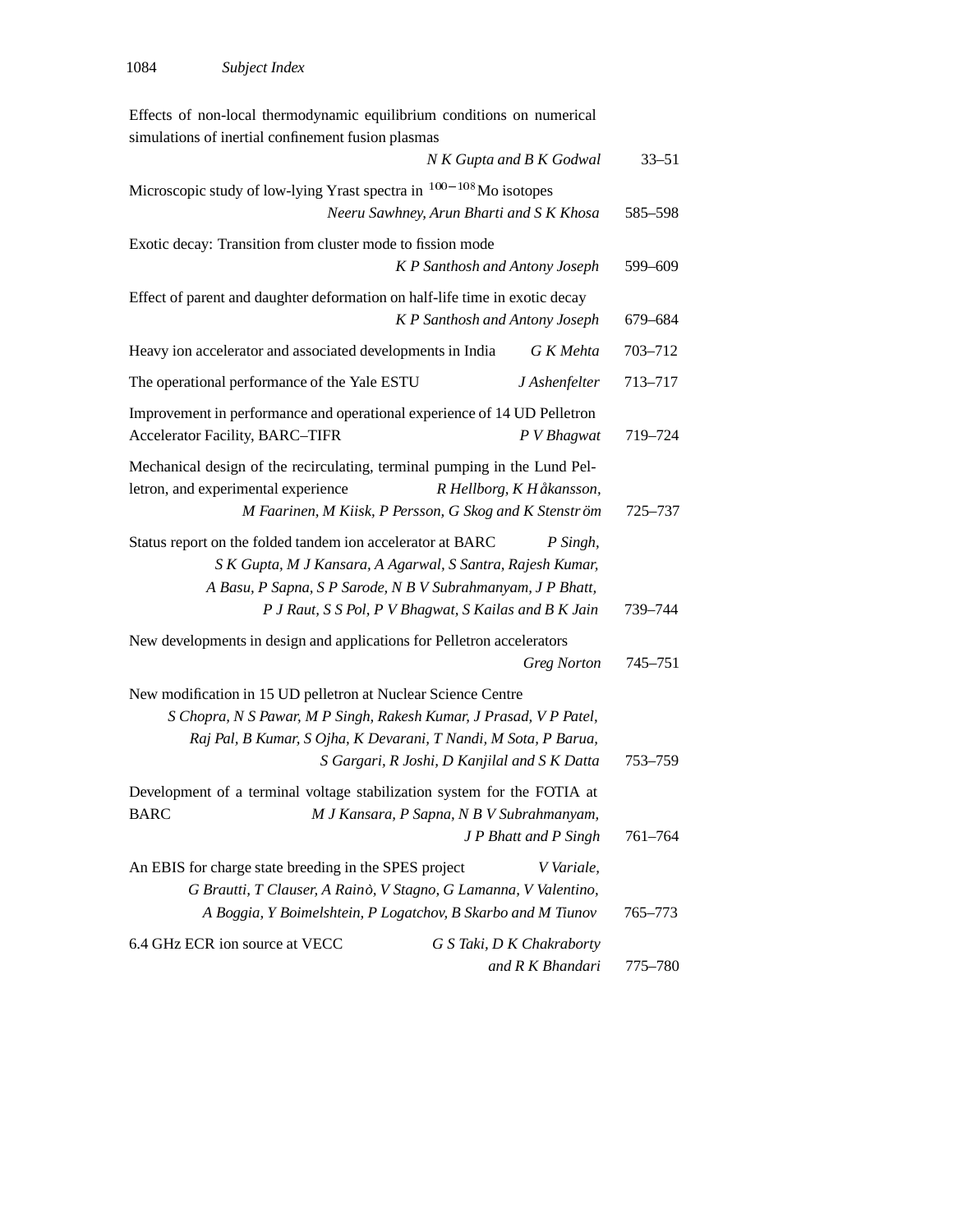| Concept of multipole magnetic field rotation in ECRIS                                                                        |                                                                                                                                                                                                                                                                                                                                                         |         |
|------------------------------------------------------------------------------------------------------------------------------|---------------------------------------------------------------------------------------------------------------------------------------------------------------------------------------------------------------------------------------------------------------------------------------------------------------------------------------------------------|---------|
|                                                                                                                              | M H Rashid and R K Bhandari                                                                                                                                                                                                                                                                                                                             | 781-794 |
| Beam optics optimization of a negative-ion sputter source                                                                    |                                                                                                                                                                                                                                                                                                                                                         |         |
|                                                                                                                              | F Osswald and R Rebmeister                                                                                                                                                                                                                                                                                                                              | 795-804 |
| ECR ion source based low energy ion beam facility                                                                            | P Kumar,<br>G Rodrigues, U K Rao, C P Safvan, D Kanjilal and A Roy                                                                                                                                                                                                                                                                                      | 805-809 |
| Development of a superconducting LINAC booster for the Pelletron at Mum-<br>bai                                              | M B Kurup                                                                                                                                                                                                                                                                                                                                               | 811-820 |
| ANU LINAC upgrade using multi-stub resonators                                                                                | D C Weisser and N R Lobanov                                                                                                                                                                                                                                                                                                                             | 821-827 |
| Preliminary design of high-power wave-guide/transmission system for<br>multimegawatt CW requirements of 100 MeV proton LINAC | Purushottam Shrivastava, Y D Wanmode and P R Hannurkar                                                                                                                                                                                                                                                                                                  | 829-834 |
| Progress and upgrading of the Heidelberg high current injector                                                               | <b>Roland Repnow</b>                                                                                                                                                                                                                                                                                                                                    | 835-848 |
| Superconducting linear accelerator system for NSC                                                                            | P N Prakash,<br>T S Datta, B P Ajith Kumar, J Antony, P Barua, J Chacko,<br>A Choudhury, G K Chadhari, S Ghosh, S Kar, S A Krishnan,<br>Manoj Kumar, Rajesh Kumar, A Mandal, D S Mathuria,<br>R S Meena, R Mehta, K K Mistri, A Pandey, M V Suresh Babu,<br>B K Sahu, A Sarka, S S K Sonti, A Rai, S Venkatraman,<br>J Zacharias, R K Bhowmik and A Roy | 849-858 |
| Preliminary design studies of a 100 MeV H $^-$ /H $^+$ LINAC as injector for SNS<br>synchrotron/ADS LINAC                    | S A Pande, Moonooku Prasad,<br>Nita Kulkarni and P R Hannurkar                                                                                                                                                                                                                                                                                          | 859-869 |
| Production, installation and test of Nb-sputtered QWRs for ALPI                                                              | A M Porcellato, V Palmieri, L Bertazzo, A Capuzzo,<br>D Giora, F Stivanello, S Y Stark and S Kar                                                                                                                                                                                                                                                        | 871-880 |
| First on-line test of the LINAC superbuncher at Nuclear Science Centre                                                       | S Ghosh, R Mehta, P N Prakash, A Mandal, G K Chaudhari,<br>S S K Sonti, D S Mathuria, K K Mistry, A Rai, S Rao,<br>P Barua, A Pandey, B K Sahu, A Sarkar, G Joshi,<br>S K Datta, R K Bhowmik and A Roy                                                                                                                                                  | 881-884 |
| Beam dynamics studies in the driver LINAC pre-stripper section of the RIA<br>facility                                        | E S Lessner and P N Ostroumov                                                                                                                                                                                                                                                                                                                           | 885-894 |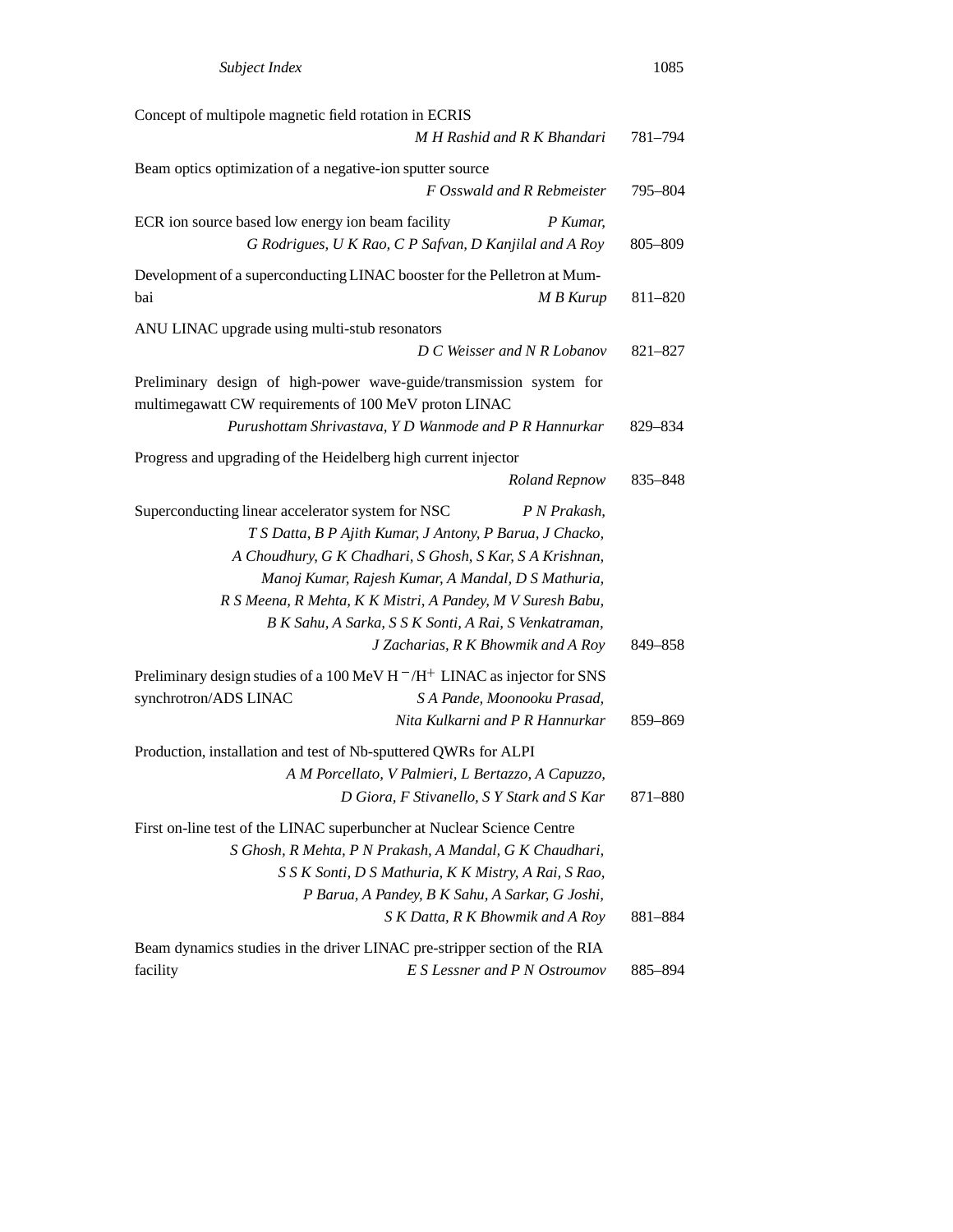| Heavy-ion LINAC development for the US RIA project                                                                                                                                                                                                      | P N Ostroumov                 | 895-913   |
|---------------------------------------------------------------------------------------------------------------------------------------------------------------------------------------------------------------------------------------------------------|-------------------------------|-----------|
| MAFF – The Munich accelerator for fission fragments<br>D Habs, P Reiter, P Thirolf, T Sieber, H Bongers,                                                                                                                                                | L Beck,                       |           |
|                                                                                                                                                                                                                                                         | S Emhofer and H J Maier       | 915-921   |
| The radioactive ion beam project at VECC, Kolkata - A status report                                                                                                                                                                                     | Alok Chakrabarti              | 923-932   |
| Post-accelerator LINAC design for the VECC RIB project                                                                                                                                                                                                  |                               |           |
|                                                                                                                                                                                                                                                         | Arup Bandyopadhyay            | 933-939   |
| Accelerator-driven sub-critical reactor system (ADS) for nuclear energy gen-<br>eration                                                                                                                                                                 | S S Kapoor                    | 941-950   |
| The R/D of high power proton accelerator technology in China                                                                                                                                                                                            |                               |           |
|                                                                                                                                                                                                                                                         | <b>Guan Xialing</b>           | 951-955   |
| The design of a radio frequency quadrupole LINAC for the RIB project at<br><b>VECC Kolkata</b><br>Arup Bandyopadhyay, T K Bhaumik, M Mondal,<br>T K Chakraborty, H Pande, O Kamigaito, A Goto and Y Yano                                                | V Banerjee, Alok Chakrabarti, | 957-962   |
| Cryogenic, superconducting and rf results of the SRFQ2 of PIAVE<br>A M Porcellato, G Bisoffi, V Andreev, G Bassato, G Bezzon,<br>S Canella, F Chiurlotto, A Lombardi, L Bertazzo, D Conventi,<br>G Galeazzi, S Marigo, V Palmieri, F Poletto, T Shirai, | S Y Stark and F Stivanello    | 963-976   |
| Design of 57.5 MHz CW RFQ structure for the Rare Isotope Accelerator<br>Facility<br>P N Ostroumov, A A Kolomiets, D A Kashinsky,<br>S A Minaev, V I Pershin, T E Tretyakova and S G Yaramishev                                                          |                               | 977-988   |
| An improved injector bunching geometry for ATLAS<br>J Bogaty, B E Clifft, S Sherementov and P Strickhorn                                                                                                                                                | Richard C Pardo,              | 989-995   |
| Novel matching lens and spherical ionizer for a cesium sputter ion source<br>D C Weisser, N R Lobanov, P A Hausladen, L K Fifield,<br>H J Wallace, S G Tims and E G Apushkinsky                                                                         |                               | 997-1006  |
| Beam diagnostic developments at the cooler synchrotron COSY-Jülich                                                                                                                                                                                      | J Dietrich and I Mohos        | 1007-1018 |
| Study on using the high injection voltage and spiral inflector in the central<br>region of VEC                                                                                                                                                          | V S Pandit                    | 1019-1024 |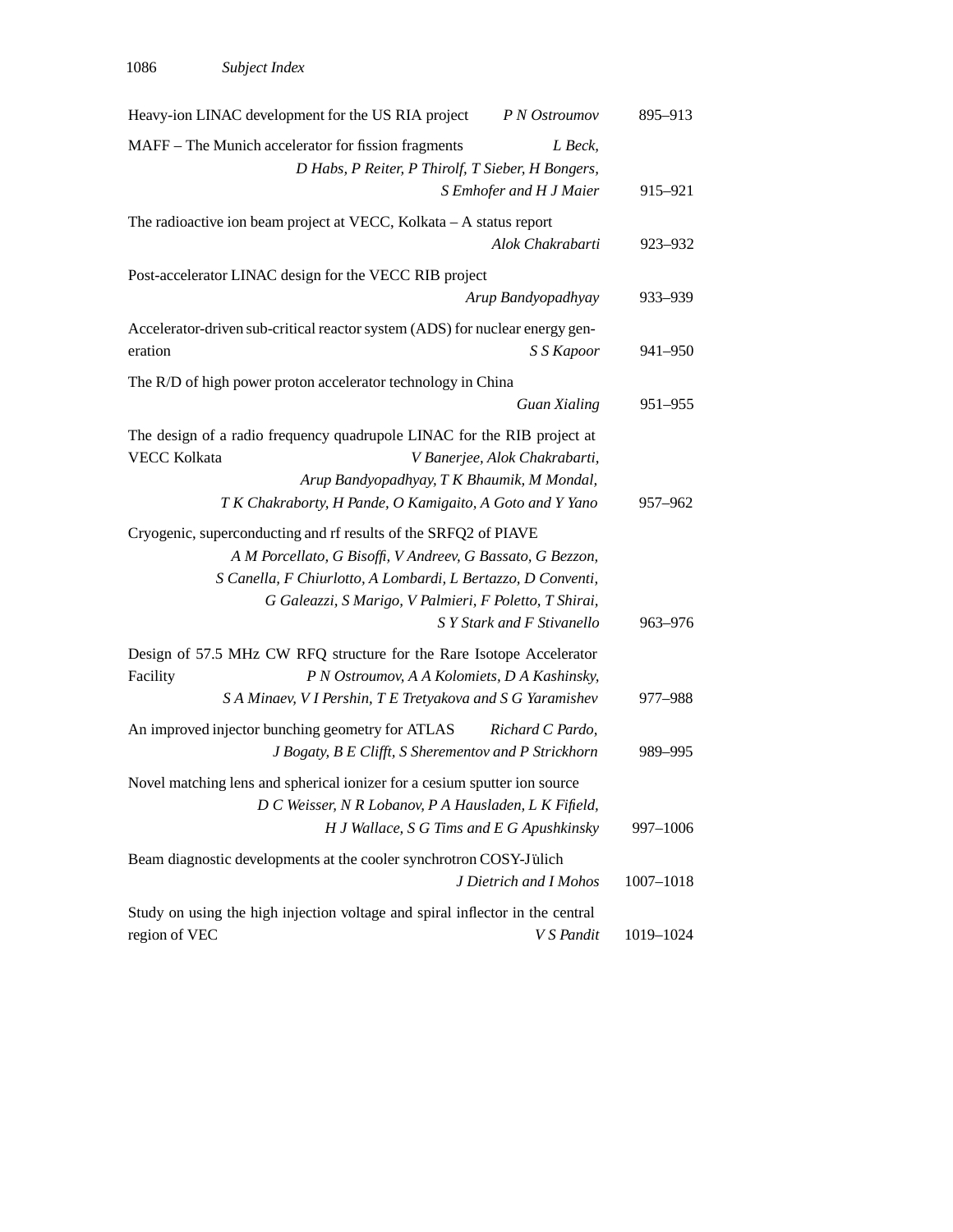|                                                    | A Java-based control system for the Orsay tandem accelerator                |               |
|----------------------------------------------------|-----------------------------------------------------------------------------|---------------|
|                                                    | Dominique Delbourg, Gérard Penillault, Tran Khan Tuong,                     |               |
|                                                    | Martial Decourt, Nicole Borome, Henri Harroch,                              |               |
|                                                    | Bertrand Lessellier, Bernard Waast and Jean Pierre Mouffron                 | 1025-1033     |
|                                                    | A controller for 97 MHz super-conducting QWR for NSC LINAC booster          |               |
|                                                    | Gopal Joshi, C I Sujo, Bhuban Sahu, Ashutosh Pandey,                        |               |
|                                                    | Ajith Kumar and Jitendra Karande                                            | 1035-1040     |
|                                                    | Accelerator mass spectrometry of the heaviest long-lived radionuclides with |               |
| a 3-MV tandem accelerator                          | Christof Vockenhuber,                                                       |               |
|                                                    | Robin Golser, Walter Kutschera, Alfred Priller, Peter Steier,               |               |
|                                                    | Stephan Winkler and Vitaly Liechtensen                                      | $1041 - 1051$ |
|                                                    | A small and compact AMS facility for tritium depth profiling                |               |
|                                                    | M Friedrich, W Pilz, N Bekris, M Glugla, M Kiisk and V Liechtenstein        | 1053-1059     |
|                                                    | A high resolution AMS-injector for the Pelletron in Lund<br>R Hellborg,     |               |
|                                                    | S Bazhal, M Faarinen, K Håkansson, C-E Magnusson,                           |               |
|                                                    | P Persson, G Skog and K Stenström                                           | $1061 - 1073$ |
| <b>Experimental Techniques and Instrumentation</b> |                                                                             |               |
|                                                    | Design and performance of a 2-D multi-wire position sensitive X-ray detec-  |               |
| tor                                                | S S Desai, J N Joshi and A M Shaikh                                         | 611-619       |
| <b>Atomic and Molecular Physics</b>                |                                                                             |               |
| Universal relation between spectroscopic constants |                                                                             |               |
|                                                    | Sarvpreet Kaur and C G Mahajan                                              | 479–486       |
|                                                    | $CO2$ laser photoacoustic spectra and vibrational modes of heroin, morphine |               |
| and narcotine                                      | R L Prasad, S N Thakur and G C Bhar                                         | 487-496       |
|                                                    | L X-ray energy shifts and intensity ratios in tantalum with C and N ions -  |               |
| multiple vacancies in M, N and O shells            | Y Ramakrishna.                                                              |               |
|                                                    | K Ramachandra Rao, G J Naga Raju, K Bhaskara Rao,                           |               |
|                                                    | V Seshagiri Rao, P Venkateswarlu and S Bhuloka Reddy                        | 685–691       |
| <b>Lasers and Optics</b>                           |                                                                             |               |
|                                                    | Beam optics of the folded tandem ion accelerator at BARC                    |               |
|                                                    | S Santra and P Singh                                                        | $53 - 68$     |
|                                                    | Highly efficient deep ultraviolet generation by sum-frequency mixing in a   |               |
| BBO crystal pair                                   | Gopal C Bhar, Pathik Kumbhakar,                                             |               |
|                                                    | Udit Chatterjee, Anil K Chaudhary and Alexander Kokh                        | $69 - 74$     |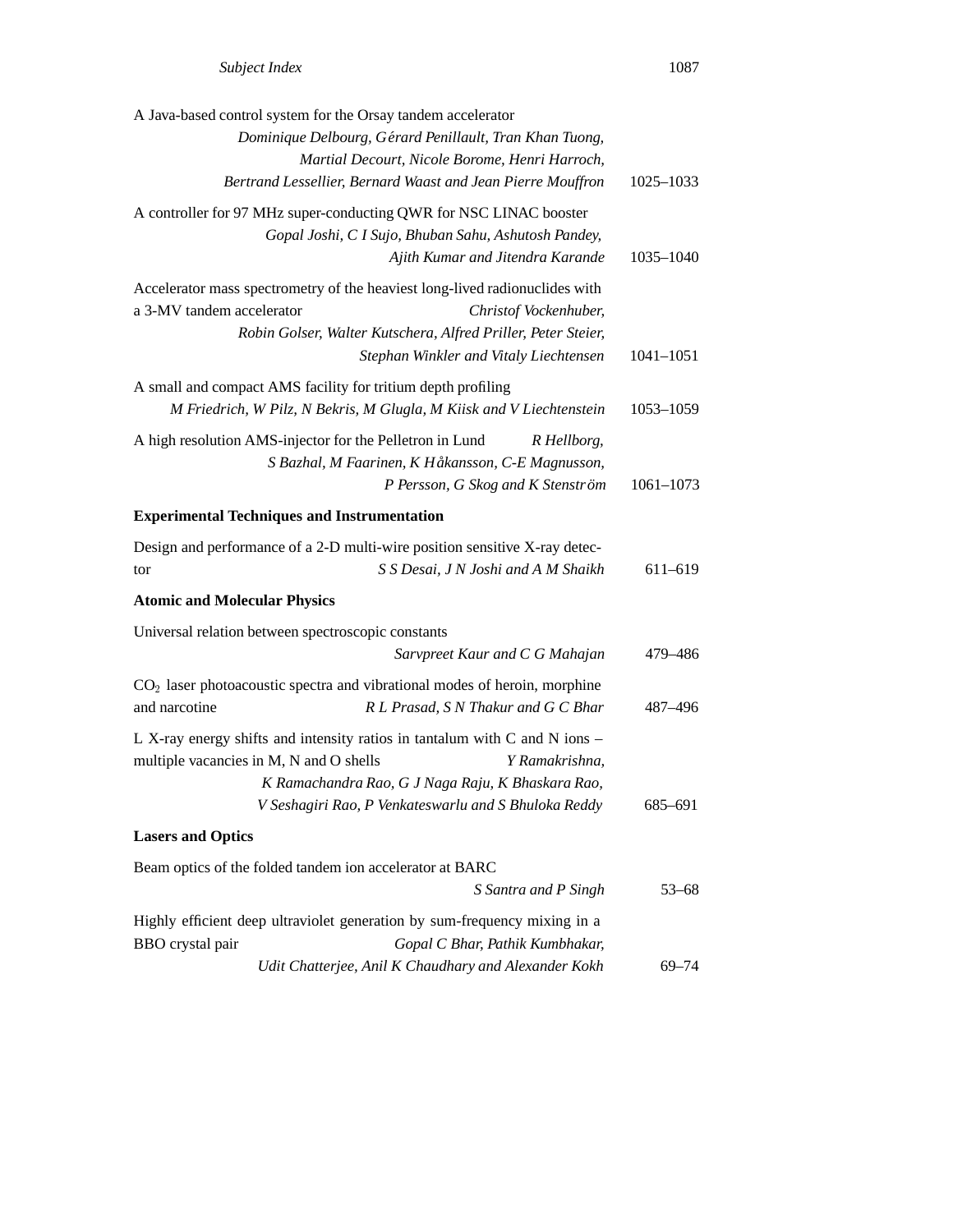| Effect of $Nd^{3+}$ concentration on CW and pulsed performance of fiber-<br>coupled diode laser pumped Nd:YVO <sub>4</sub> laser at 1064 nm |             |
|---------------------------------------------------------------------------------------------------------------------------------------------|-------------|
| Pranab K Mukhopadhyay, K Ranganathan, Jogy George,                                                                                          |             |
| S K Sharma and T P S Nathan                                                                                                                 | $75 - 89$   |
| <b>Acoustics</b>                                                                                                                            |             |
| A new ultrasonic method to detect chemical additives in branded milk                                                                        |             |
| S Mohanan, P G Thomas Panicker, Lilly Iype,                                                                                                 |             |
| M Laila, I Domini and R G Bindu                                                                                                             | 525-529     |
| <b>Classical Mechanics</b>                                                                                                                  |             |
| The geometry of Larmor nutation<br>K N Srinivasa Rao,                                                                                       |             |
| A V Gopala Rao and A R Usha Devi                                                                                                            | $621 - 629$ |
| <b>Fluid Dynamics</b>                                                                                                                       |             |
| Control of a coupled map lattice model for vortex shedding in the wake of a                                                                 |             |
| G Balasubramanian, D J Olinger and M A Demetriou<br>cylinder                                                                                | $91 - 111$  |
| A modal method for finite amplitude, nonlinear sloshing                                                                                     |             |
| P N Shankar and R Kidambi                                                                                                                   | $631 - 651$ |
| <b>Plasma</b>                                                                                                                               |             |
| Fabrication of polystyrene hollow microspheres as laser fusion targets by                                                                   |             |
| optimized density-matched emulsion technique and characterization                                                                           |             |
| K K Mishra, R K Khardekar, Rashmi Singh and H C Pant                                                                                        | 113-131     |
| Estimation of dynamic properties of attractors observed in hollow copper                                                                    |             |
| electrode atmospheric pressure arc plasma system<br>S Ghorui,                                                                               |             |
| S N Sahasrabudhe, P S S Murthy, A K Das and N Venkatramani                                                                                  | $143 - 150$ |
| Relativistic longitudinal non-Abelian oscillations in quark-antiquark plasma                                                                |             |
| Vishnu M Bannur                                                                                                                             | 671-677     |
| <b>Condensed Matter Physics</b>                                                                                                             |             |
| Self-assembled growth of nanostructural Ge islands on bromine-passivated                                                                    |             |
| Si(111) surfaces at room temperature<br>Amal K Das, B N Dev,                                                                                |             |
| B Sundaravel, E Z Luo, J B Xu and I H Wilson                                                                                                | 133-142     |
| Atomic displacements in dilute alloys of Cr, Nb and Mo                                                                                      |             |
| Hitesh Sharma and S Prakash                                                                                                                 | 497-514     |
| Single and double ionization of gallium by electron impact<br>L K Jha                                                                       | 515-524     |